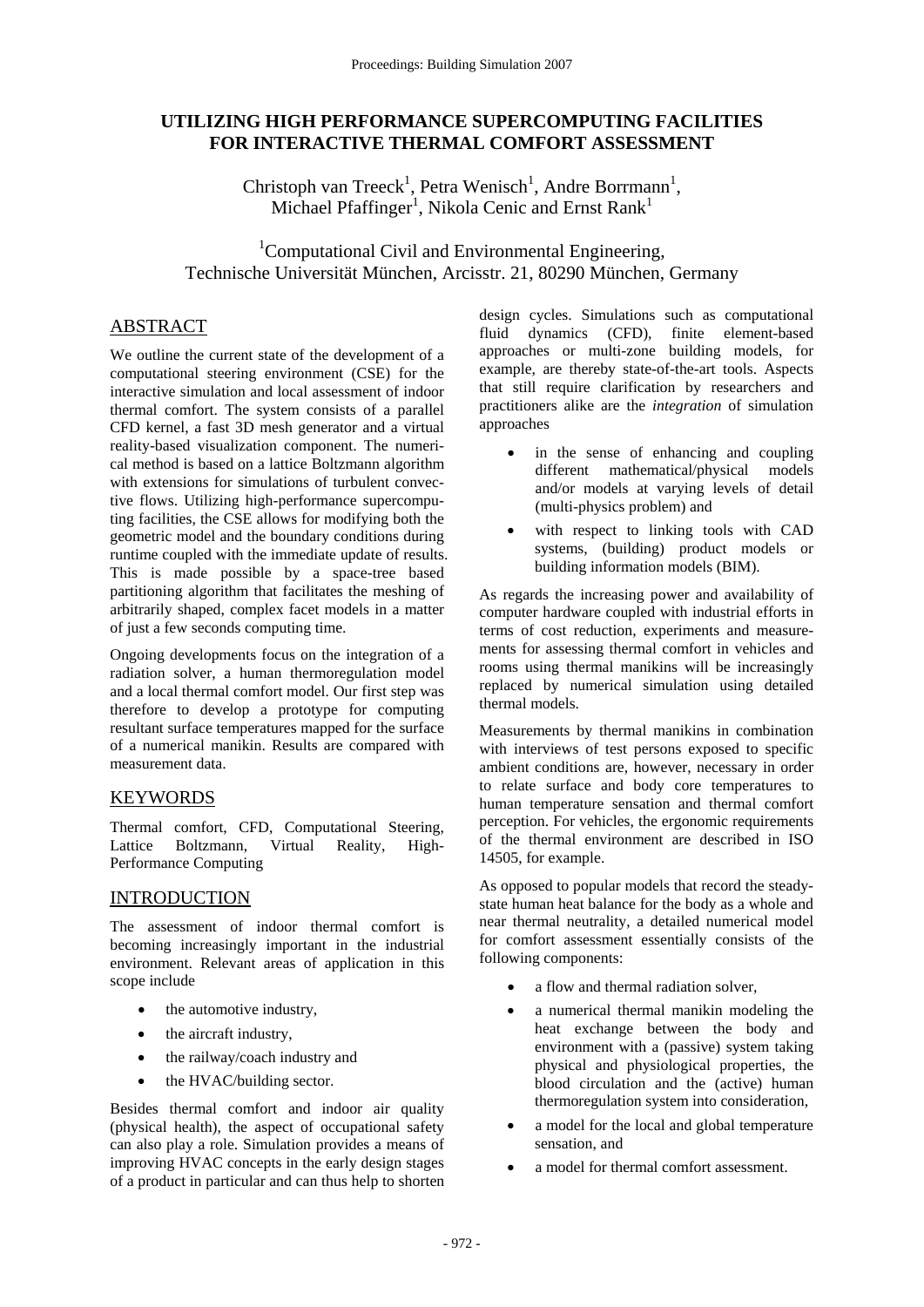.......... Results (velocity field, etc.) ........... Computing: cluster / super computer Interface / analysis: Virtual Reality <u>E.</u>.......... Geometry, boundary conditions ..............

*Figure 1: Basic principle of computational steering: Modifications of geometry and/or boundary conditions are sent to the supercomputer; after remeshing and updating, new results are communicated back to the interactive VR environment for (stereoscopic) visualization. The example shows the air flow within an open plan office.* 

Limited by the complexity of mesh generation and the effort for setting up numerical models of such coupled simulations, the application of these tools is clearly restricted.

In order to improve this situation, we outline the concept and the current status of a *computational steering environment (CSE)*, which is an interactive CFD environment allowing for local thermal comfort analysis by using high-performance supercomputing facilities and virtual reality techniques. The tools described in this paper make it possible to adapt both the boundary conditions and the geometric model and modify them during the simulation runtime with the immediate visualization of changes in the results.

Further simulations can be posted at a later date for certain configurations by way of batch jobs for detailed studies in non-interactive mode using enhanced physical models with a higher spatial resolution.

## ASSOCIATED RESEARCH PROJECTS

The CSE developments presented in this paper are the result of several research projects (Wenisch et al. 2004, van Treeck et al. 2006) and the long-term cooperation with the industry partner SIEMENS AG, Corporate Technology. The CSE is described in detail in the next section.

A local thermal comfort model is currently under development as part of a joint project (COMFSIM 2006) with partners at the Fraunhofer Institute for Building Physics (IBP), Germany. The model will be integrated into the simulation environment for the online assessment of the climatic impact of a given scenario on a virtual person. In order to compute the resultant surface temperature (RST) on each segment of the virtual thermal manikin, a human thermoregulation model will be used in a next step.

In another associated project, the computing kernel is currently being optimized for the new German national supercomputer SGI Altix 4700 (HLRB II) in order to satisfy the requirements for hardware performance and the physical resolution of interactive simulations. The system offers a shared memory based layout with cache coherent, nonuniform memory access (ccNUMA) and consists of 9728 processors (Montecito dual-core type), has a peak performance of 62.3 TFlop/s and 17.5 TByte main memory (LRZ 2007).

## COMPUTATIONAL STEERING

Computational steering means 'to interact with a simulation itself', see (Mulder et al. 1999), for instance, and is more than just repeating the steps of preprocessing, simulation and postprocessing for a series of parameters – or more than interactively postprocessing previously computed results. By changing the geometry and parameters during the execution of a simulation with an immediate update of the results, engineers can explore the effects of their interactions *online*.

### **Components of the CSE**

Figure 1 shows the basic principle. Modifications are communicated to the supercomputer which remeshes the model and computes updates of the velocity and temperature fields, respectively. The term *interactivity* is used here to mean modifying boundary conditions as well as inserting, removing, translating, transforming, rotating and scaling geometric objects during simulation. Objects may be parametric obstacles such as a desk, active components such as a heater or a human manikin. The CSE supports the loading of predefined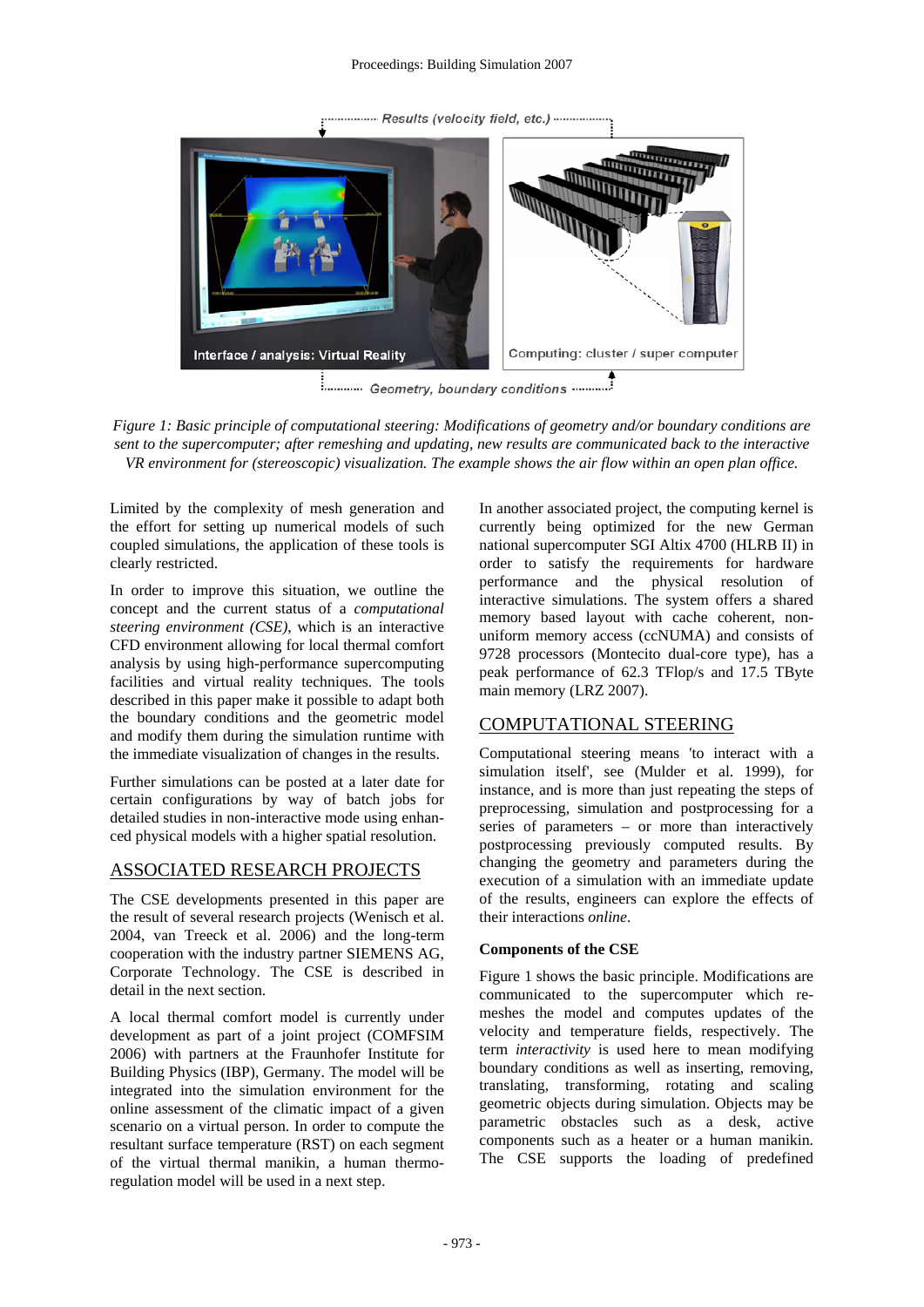scenarios. In particular, the CSE consists of the following components:

- a parallel CFD code based on the hybrid thermal lattice Boltzmann method (Lallemand and Luo 2003) using a multiplerelaxation-time scheme (d'Humières 2002) with extensions for simulations of turbulent convective flows (van Treeck 2004),
- a fast space tree-based 3D mesh generator (Wenisch et al. 2004),
- an integrated, virtual reality-based visualization engine (Wenisch et al. 2006) and
- a short-latency communication interface between kernel and visualization front end (Wenisch 2005).

The system also provides extensions for supporting collaborative engineering applications, where multiple visualization clients can be attached and detached during simulation, as demonstrated by Borrmann (2006).

The left-hand side of Figure 1 shows the stereoscopic visualization system with rear projection locally installed at the institute. The visualization front end PC is connected to the supercomputer via Gigabit Ethernet.

## **Interactive VR menu**

The context-based interactive 3D menu is displayed in Figure 2. With the VR menu, single parameters may be modified or components added to a scene. The direct manipulation of objects can be realized with the help of the relevant object's draggers and grips (see top-most object in Figure 4, for example).



*Figure 2: Context-based VR menu* 

### **Software concept**

The CSE front-end is based on the OpenInventor library (Mercury 2006) and supports VR environments with single or multiple projection screens and input device tracking. In order to realize an eventdriven communication concept, a simulation master node interacts with a set of computational nodes where the communication between the latter slave nodes is achieved using vendor-optimized MPI libraries. The concept is detailed in (Wenisch et al. 2006).

## MESH GENERATION

Besides the efficiency of the numerical kernel, fast and fully automated grid generation capabilities are required for interactive simulations with updates in sub-second time frames. We therefore use a hierarchic space-tree partitioning algorithm (Wenisch et al. 2004) in oder to create a digital voxel model with uniform grid spacing for the numerical scheme.



*Figure 3: Octree model of train model compartment* 

A facet model based on the STL (stereo lithography) file format, which may be obtained using common CAD software, serves as the initial geometry. For grouping objects and setting up boundary conditions (which can also be done online later on within the CSE), a preprocessing tool has been integrated into the visualization tool Amira (Kollinger 2007).



*Figure 4: Streamline visualization of cabin air flow* 

The grid generator software allows the meshing of arbitrarily shaped, complex facet models in a matter of just a few seconds computing time. We wish to point out that the algorithm is also applicable even if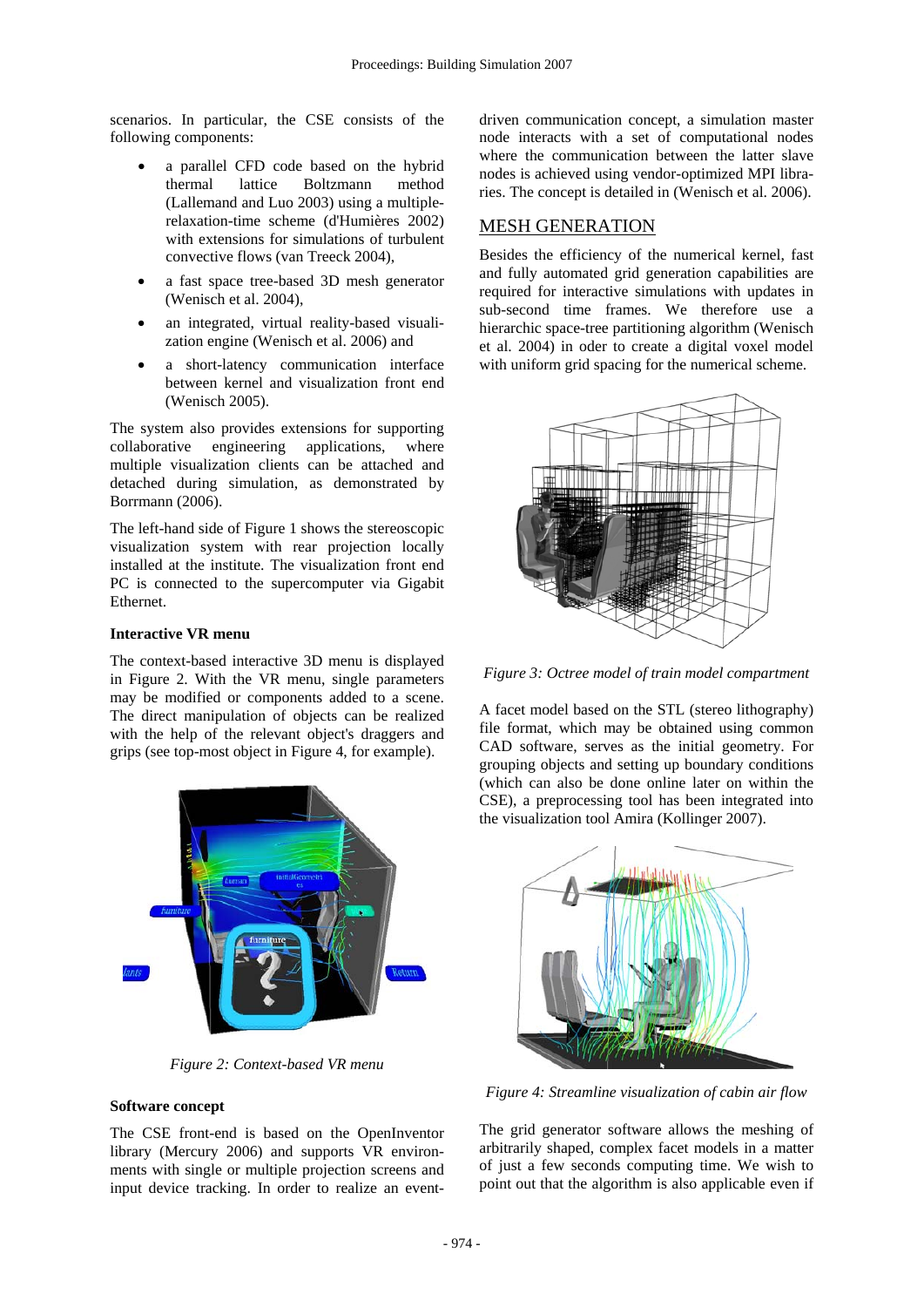the model is geometrically inconsistent, i.e. if there are small gaps between facets. The example of the train compartment shown in Figure 3 was meshed in less than one second computing time on a single CPU. To improve this situation still further, the algorithm is parallelized using OpenMP, see (Wenisch et al. 2006).

## NUMERICAL METHOD

The numerical method applied in the parallel code is based on a hybrid thermal lattice Boltzmann (LB) scheme (Lallemand and Luo 2003) with extensions for simulations of turbulent convective flows (van Treeck et al. 2006).

### **Lattice Boltzmann method**

The Lattice Boltzmann method is an efficient approach for solving various Navier Stokes-like fluid flow problems in engineering applications and is increasingly attracting the attention of the industry. The method is based on statistical physics and computes the advection and local collision of an ensemble of particle distribution functions *f* with respect to the Boltzmann equation with linearized collision operator  $Ω$  and external forces  $F$  (Lallemand et al. 1999).

$$
\frac{\partial f}{\partial t} + \vec{\xi} \frac{\partial f}{\partial \vec{x}} + \vec{F} \frac{\partial f}{\partial \vec{\xi}} = \Omega(f, f) \tag{1}
$$

It can be shown that the complex nature of the collision integral  $\Omega(f, f)$  in the Boltzmann equation can be simplified to describing a relaxation process towards a Maxwellian equilibrium distribution function for each lattice site (Bhatnagar et al. 1954). The continuous Boltzmann equation is discretized with respect to its microscopic velocity space by selecting a finite set of distribution functions  $f_i$  with discrete microscopic velocities  $\xi$ <sub>*i*</sub>. Restricting the approach to small Knudsen numbers, it is sufficient to use a small number of velocities for spanning the phase space for athermal schemes. The set of discrete Boltzmann equations is then discretized in space and time  $(\vec{x}, t)$  along the characteristics with a first-order finite difference scheme (Lallemand and Luo 1999) which leads to the lattice Boltzmann equations. It should be stressed that other numerical discretization schemes may also be applied for the last step. The collocation points are selected to obtain the correct hydrodynamic equations and ensure that the cells defined by the phase space discretization coincide with the numerical grid.

This method has several advantages. The athermal lattice Boltzmann scheme does not posses numerical viscosity; it allows for high local element Reynolds values and yields a quadratic convergence if appropriate boundary conditions are applied. The first-order discretization scheme of the microscopic

velocity space yields second-order accuracy in terms of time and space with respect to the macroscopic moments (Lallemand 1999). The approach is accordingly restricted to low Mach values and small Knudsen values. As the collision process is an inherent local operation, this method can be efficiently implemented on parallel hardware as previously demonstrated by the authors.

In the recent years, a number of improvements have been published such as multi-grid (Tölke et al. 1998) or adaptive schemes (Filippova and Hänel 1998, Geller et al. 2006), for example.

### **Hybrid thermal model**

A multiple-relaxation-time (MRT) lattice Boltzmann scheme (d'Humières et al. 2002) is used to solve the incompressible mass and momentum equations. The MRT scheme provides improved numerical stability over the single-time relaxation (BGK) model of Bhatnagar et al. (1954).

A finite difference scheme is applied for solving the diffusion-advection equation, as proposed by Lallemand and Luo (2003), in order to circumvent the numerical instabilities of thermal lattice Boltzmann models. Both numerical methods use the same uniform Cartesian grid with appropriate interpolation schemes at the boundaries. The coupling between the LB and the finite difference scheme is explicit, i.e. the solution of the energy equation is used to compute a buoyant force

$$
F(\vec{x},t) = g \beta \Delta t T(\vec{x},t)
$$
 (2)

in the sense of a Boussinesq approximation, where *g* is the acceleration due to gravity,  $\beta$  the volume expansion coefficient and Δ*t* is the LB time step. As described by the author in (van Treeck 2006), the time steps for both schemes are adjusted for reasons of stability. The temperature field is computed by satisfying

$$
\left(T_{i,j,k}(t + \Delta t^{FD}) - T_{i,j,k}(t)\right) / \Delta t^{FD} =
$$
  

$$
- \vec{u}_{i,j,k} \nabla_{i,j,k}^{(h)} T_{i,j,k}(t) + \kappa \Delta_{i,j,k}^{(h)} T_{i,j,k}(t)
$$
(3)

for each lattice site  $(i,j,k)$  with the velocity  $\vec{u}$  and the thermal diffusivity  $\kappa$ . The finite difference stencils  $\nabla_{i,j,k}^{(h)}$  and  $\Delta_{i,j,k}^{(h)}$  are given in (van Treeck 2004). The code has been validated in respect of the critical Rayleigh value behavior and natural convection in a square cavity in 2D and 3D at various Rayleigh values in the laminar and turbulent range up to  $Ra=5\times10^{10}$ , with and without turbulence model (van Treeck 2004, 2006).

Another advantage of the method is the local availability of the components of the traceless stress tensor as nodal quantities within the MRT scheme. There is, therefore, no need to compute these compo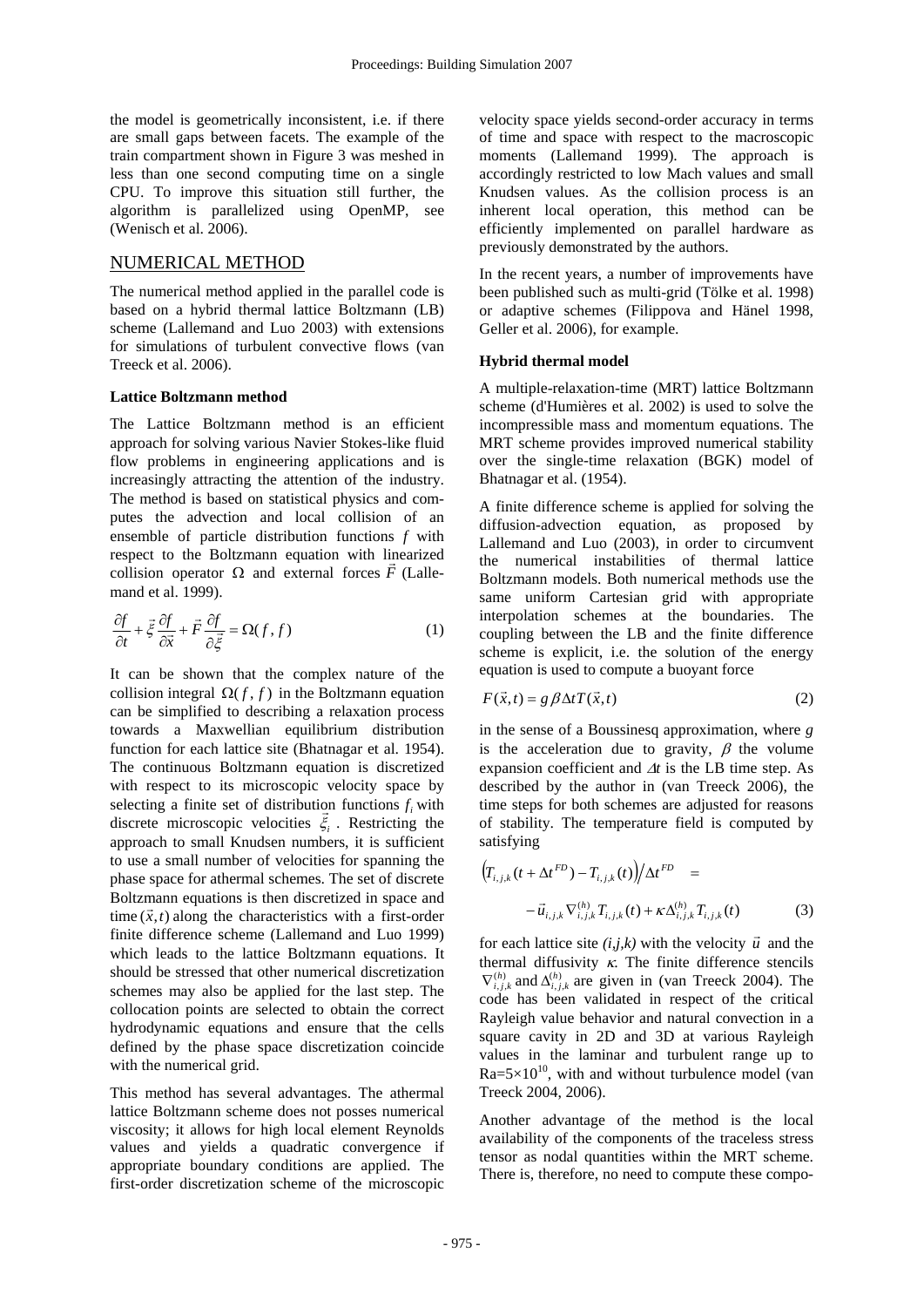nents explicitly from derivatives of the velocity fields obtained. It is straightforward to compute an eddy viscosity required for algebraic turbulence modeling (Krafczyk 2003) if the turbulence is assumed to be homogenous and isotropic. For high-resolution simulations, we accordingly use a large eddy model. The Navier-Stokes equations are considered in a volume-averaged manner with implicit filtering for suppressing the small unresolved scales. The deviatoric part of the additional subgrid scale stresses is modeled dissipatively according to Smagorinsky (1963) as turbulent viscosity, which is added to the molecular one. Details are given in (van Treeck et al. 2006).

# THERMAL COMFORT ASSESSMENT

For the assessment of thermal comfort the approach given in EN ISO 7730, which is based on the work of Fanger (1982), is often applied in practice. The model considers the stationary heat balance of the human body as a whole and statistically relates the predicted mean vote (PMV) to ambient conditions, where the metabolism and the level of clothing are taken into account. The model is applicable to homogenous, uniform and steady-state environments close to thermal neutrality. ISO 7730 also gives tolerance limits for draught risk, temperature stratification and asymmetric radiation. However, the model is not valid for inhomogeneous or transient conditions. Nor is it possible to transfer this model to individual parts of the body with regard to the local effects of clothing and activity.

We know from experiments that temperature sensation and perception of thermal comfort are related to the thermal state of the human body, as detected by thermoreceptors, and depend on skin and core *temperatures* rather than calorimetric values (Fiala 1998). The thermal state of the body is a composite of several thermophysical and thermoregulatory processes with weighted influence of the individual body parts.

## **Thermal manikin models**

Detailed manikin models usually consist of a passive system dealing with physical and physiological properties, including the blood circulation and an active thermoregulation system for the afferent signals analysis (Stolwijk 1971). Local clothing parameters are taken into account and the response of the metabolism can be simulated over a wide range of ambient conditions.

Besides two-node models (Gagge 1973), multisegment models are known which are founded on the early work of (Stolwijk 1971). Most models use a decomposition of the human body into layers and segments for the passive system which are in thermodynamic contact. The 8-segment model of Stolwijk (1971) has been enhanced by Gordon (1974), Wissler (1985), Werner (1988), Fiala (1998) and Tanabe (2002).

An active thermoregulatory system captures the four essential human responses to thermal influences: vasoconstriction, vasodilatation, sweating and shivering. It integrates thermal stimuli of thermosensitive areas and formulates a balanced response to signals from cutaneous thermoreceptors and the hypothalamus. According to Stolwijk (1971) afferent signals are usually interpreted as error signals, i.e. the deviation from set-point temperatures and their derivatives.

Fiala (1998) evaluated several models from literature and published detailed physiological and thermophysical parameters for model calibration. Fiala formulated algebraic expressions for modeling the nonlinear behaviour of the cybernetic active system, i.e. for describing the local autonomic effects and regulation by the central nervous system. These formulae were obtained by detailed regression analyses of published data from literature and express source terms that are required within the bioheat equation (Pennes 1948) of the passive model.

In order to numerically compute the heat exchange between body and environment in detail, a thermal manikin model is currently under development as part of our COMFSIM project which is based on the work of Fiala (1998) and Stolwijk (1971). The model will be integrated into the CSE environment in a next step.

## **Thermal sensation and comfort assessment**

By taking into account the metabolism and the local level of clothing etc. with a numerical manikin, it is possible to compute resultant skin surface and body core temperatures, which are required for finally assessing the temperature sensation and the level of thermal comfort. Zhang (2004), for example, recently developed a detailed mathematical model based on measurements and interviews with test persons for both local and global thermal sensation and comfort.

Within the COMFSIM project we are currently developing a model for the local assessment of thermal sensation and comfort in conjunction with partners from Fraunhofer IBP. We refer to further publications.

# RESULTANT SURF. TEMPERATURE

Prior to integrating a detailed thermoregulation model into the code, we conducted a preliminary study for computing resultant surface temperatures (RST) on the surface of a thermal dummy. We accordingly developed a postprocessing prototype (Cenic 2005) that computes RST values (Mayer 2000), which are mapped on the facets of the numerical dummy by assuming a constant heat flux emitted from its artificial skin.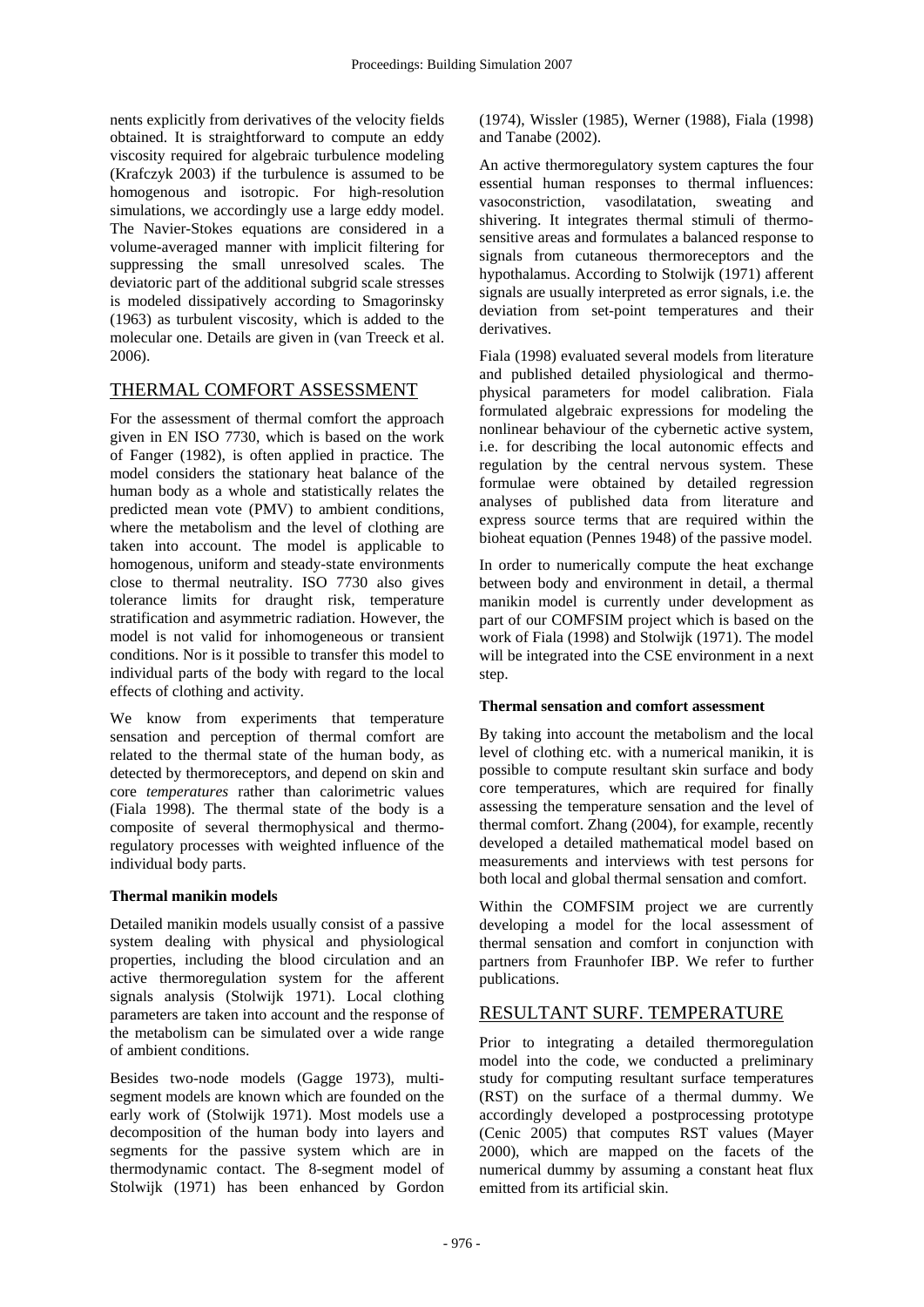#### **Space interpolation scheme**

In the hybrid thermal model, the same underlying Cartesian grid is chosen for the LB model as for the finite difference scheme for the convection-diffusion equation. In order to evaluate surface heat fluxes and heat transfer coefficients, an appropriate spatial interpolation scheme is applied at the boundaries.



*Figure 5: Quadratic polynomial* 

In order to compute the local derivatives of the normal temperature values for each facet, a quadratic polynomial is used, which is defined by the points  $P_0$ ,  $P_1$  and  $P_2$  according to Figure 5. The interpolation points  $P_i$  are obtained by trilinear interpolation in space, as shown in Figure 6 (the figure shows the 2D case only). As described in (Filippova 1998) or (van Treeck 2006), for example, depending on the position of the facet in space, an appropriate interpolation method must also be applied for curved boundaries (bounce back scheme) for the lattice Boltzmann scheme.



*Figure 6: Interpolation points Pi*

We are currently integrating the postprocessing module into our CSE for an online evaluation of heat fluxes and heat transfer coefficients.

### COMPARISON WITH MEASUREMENTS

Numerical results obtained from a LES simulation have been compared in a detailed study on measurement data in a testing facility provided by the Fraunhofer IBP. Details are given in (Cenic 2005).

#### **Experiment description**

The test room is air-tight, has a volume of  $50m<sup>3</sup>$  and was equipped with two ventilation devices for creating a circulating air flow. Anemometers and sensors were available for measuring the wall surface temperatures. The room air and the wall temperatures were maintained at a constant level, incident shortwave radiation was eliminated in order to restrict the experiment to forced convection only. Figure 7 shows the basic room layout.



*Figure 7: Testing facility layout at IBP* 

As indicated in Figure 8, the Fraunhofer thermal manikin DRESSMAN (Mayer 2000) was seated in the room. The dummy was equipped with several small, heated sensors on its artificial skin for measuring the resultant surface temperatures. RST values are obtained by relating the electrical resistance of the sensor to a calibration curve, cf. (Mayer 2000).



*Figure 8: Numerical simulation of convective flow, streamlines on slice plane of average velocity field* 

### **Numerical simulation**

Simulations were conducted in different mesh sizes using the hybrid scheme with the LES turbulence model. The local heating effect of the comparatively small temperature sensors was disregarded in the study by setting the surface temperature level on the dummy's surface to a constant value. Assuming a heat flux of  $q=85$  W/m<sup>2</sup>, as emitted from the heated sensors in the experiment, with the heat balance between skin and surroundings (Mayer 2000)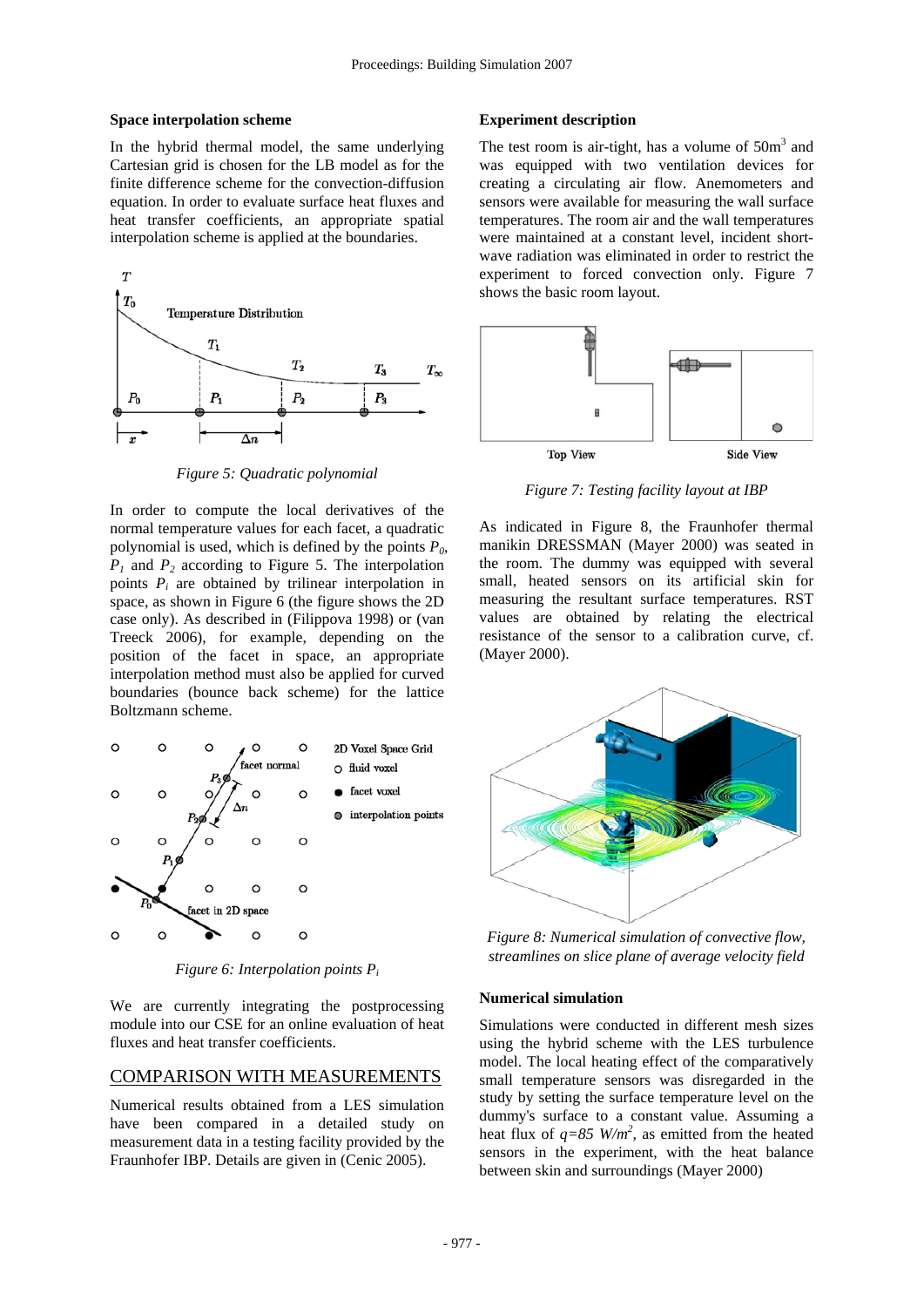$$
q = h_c (RST - T_{\infty}) + 4.9 \cdot 10^{-8} \left( RST^4 - T_{surf}^4 \right) \tag{4}
$$

the RST values were computed using the Newton method for each facet, where  $h_c$  is the convection heat transfer coefficient, *T*∞ the air temperature and  $T<sub>surf</sub>$  is the mean temperature of surrounding surfaces and values are given in [K]. With the fluid heat conductivity  $\lambda$  the heat transfer coefficient

$$
h_c = \frac{-\lambda(\partial T/\partial n)\big|_{n=0}}{T_0 - T_\infty} \tag{5}
$$

was accordingly obtained by evaluating the temperature gradient with the aforementioned interpolation scheme for each facet  $(T_0)$ .

#### **Comparison with measurements**

Figure 9 shows the mapping of the RST values obtained on the surface of the thermal dummy model.



*Figure 9: Mapping of resultant surface temperatures (RST) on to the surface of the manikin* 



*Figure 10: Relative error between computed and measured RST values (see text for explanation)* 

The computed RST values were compared with DRESSMAN measurements. The relative discrepancies between the computed and the measured RST values are plotted in Figure 10. In this figure, the method for evaluating the heat transfer coefficient according to eq. (5) is referred to as the temperature gradient method (TGM). VM indicates the use of an empirical method, referred to as the

velocity method, where the convection heat transfer coefficient is empirically related to the air velocity for a fixed mean air temperature (Fanger 1982). The discrepancy is within a 5% tolerance and decreases with increasing accuracy, as expected. Further activities will include a detailed convergence study.

### CONCLUSIONS & FURTHER WORK

We have presented the latest developments of a computational steering environment (CSE) for interactive 3D CFD simulation using high-performance computers. The system consists of a parallel CFD kernel, a fast 3D mesh generator and a virtual, reality-based visualization component.

First numerical results on computing resultant surface temperatures on the surface of a thermal dummy model have been compared in a detailed study with measurement data. The developed postprocessing method is currently integrated in the CSE. Our main focus is finding on the most efficient way of implementing the spatial interpolation for maintaining fast response times of the kernel.

The next steps will be the implementation of a radiation solver, the integration of a detailed human thermoregulation model according to (Fiala 1998) and (Stolwijk 1971) and the development of a local thermal comfort model in collaboration with partners.

### ACKNOWLEDGEMENTS

Part of this work is sponsored by grant No. AZ 630/04 awarded by the Bayerische Forschungsstiftung. The results presented in this paper form part of the work currently being undertaken as part of the research project COMFSIM. The authors are grateful to the Bayerische Forschungsstiftung (Munich, Germany), KONWIHR (Competence Network for Technical Scientific High-Performance Computing in Bavaria, Germany) and to the SIEMENS AG, Corporate Technology for their financial support.

### REFERENCES

- Bhatnagar P., Gross E.P., Krook M.K. 1954. A model for collision processes in gases, Physical Review, 94(3): 511-525.
- Borrmann A., Wenisch P., van Treeck C., Rank E. 2006. Collaborative comput. steering: Principles and appl. in HVAC layout, Integrated Computer-Aided Eng. (ICAE), vol. 13(4): 361-376.
- Cenic N. 2005. Development of thermal comfort temperature sensors using CFD simulation based on LB methods, Master thesis, TU München.
- Fanger P.O. 1982. Thermal comfort, Robert E. Krieger, Malabar.